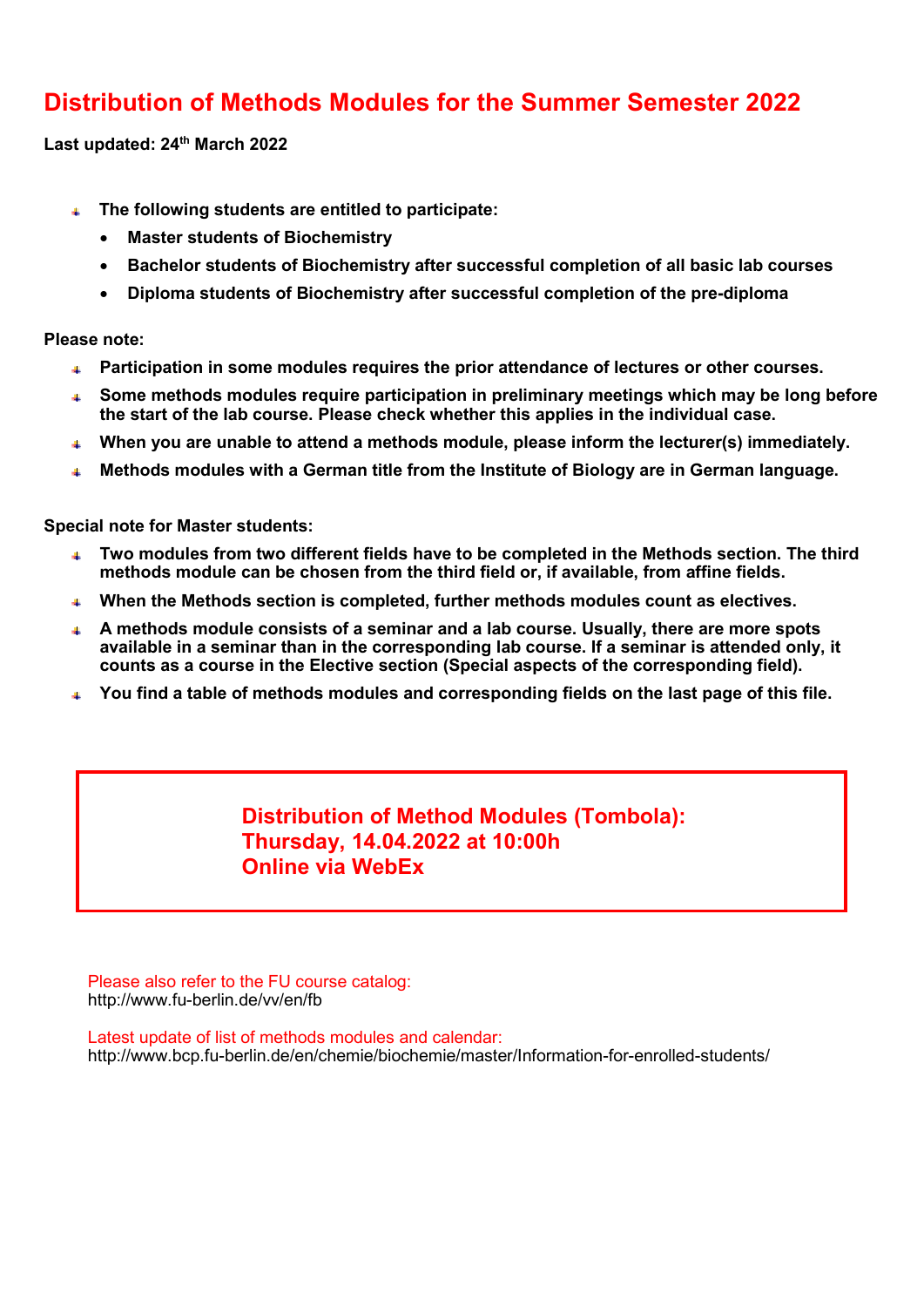## **Methods Modules of Structural Biochemistry**

| Course No.            | 1. Appointment        | <b>Description</b>                                                                                                                                                                                                                                                                                                                           |  |  |
|-----------------------|-----------------------|----------------------------------------------------------------------------------------------------------------------------------------------------------------------------------------------------------------------------------------------------------------------------------------------------------------------------------------------|--|--|
| 216201                |                       | <b>Biomolecular X-ray Crystallography</b>                                                                                                                                                                                                                                                                                                    |  |  |
| $a-c$<br>S/P          |                       | <b>Number of participants: 6</b>                                                                                                                                                                                                                                                                                                             |  |  |
|                       | Part 1:<br>02.05.2022 | Part 1: Wahl, Loll<br>Schedule: 02.05. - 13.05.22<br>Location: Takustr. 6, room 323 (Wahl group)                                                                                                                                                                                                                                             |  |  |
|                       | Part 2:<br>16.05.2022 | Part 2: Weiss<br>Important note: Pregnant and breastfeeding women are prohibited from<br>working on the storage ring (Part 2) due to radiation protection regulations.<br>Schedule: 16.05. - 20.05.22<br>Location: Soft Matter and Functional Materials, Electron Storage Ring BESSY<br>II, Albert-Einstein-Str. 15, 12489 Berlin, Adlershof |  |  |
|                       | Part 3:<br>23.05.2022 | <b>Part 3: Daumke</b><br>Schedule: 23.05. - 27.05.22<br>Location: Max Delbrück Center for Molecular Medicine; Robert-Rössle-Str.<br>10, 13125 Berlin Buch                                                                                                                                                                                    |  |  |
| 216202<br>a, b<br>S/P | 30.05.2022            | <b>Ewers</b><br><b>Quantitative Fluorescence Microscopy</b><br>Schedule: 30.05. - 10.06.22 (10:00; all-day)<br><b>Number of participants: 6</b><br>Location: Thielallee 63, room 106a (Ewers group)                                                                                                                                          |  |  |
| 216211<br>a, b<br>S/P | 19.09.2022            | <b>Oschkinat</b><br><b>Biological NMR Spectroscopy</b><br>Schedule: 19.09. - 30.09.22<br><b>Number of participants: 8</b><br>Location: Leibniz-Forschungsinstitut für Molekulare Pharmakologie (FMP);<br>Robert-Rössle-Str. 10, 13125 Berlin Buch, building 81, seminar room<br>(Ground floor)                                               |  |  |
| 216212<br>a, b<br>S/P | 12.09.2022            | <b>Roderer</b><br><b>Biophysical Methods</b><br>Schedule: 12.09. - 23.09.22<br><b>Number of participants: 8</b><br>Location: Leibniz-Forschungsinstitut für Molekulare Pharmakologie (FMP);<br>Robert-Rössle-Str. 10, 13125 Berlin Buch, building 81, seminar room<br>(Ground floor)                                                         |  |  |
| 216302<br>a, b<br>S/P | 13.06.2022            | Ludwig, Hilal<br>Structural Characterisation of Supramolecular Architectures and<br><b>Proteins by Electron Microscopical Techniques</b><br>Schedule: 13.06. - 24.06.22<br><b>Number of participants: 4</b><br>Location: Fabeckstr. 36a, Room 205 (Research Center for Electron<br>Microscopy)                                               |  |  |

# **Methods Modules of Molecular Biology**

| Course No. | 1. Appointment   Description |                                                                 |
|------------|------------------------------|-----------------------------------------------------------------|
| 216402     | 08.08.2022                   | Fürste, Schröder                                                |
| a, b       |                              | <b>Nucleic Acids (Synthesis, Ribozymes, in-vitro Selection)</b> |
| S/P        |                              | <b>Schedule:</b> 08.08. - 19.08.22 (09:00, all-day)             |
|            |                              | Number of participants: 6                                       |
|            |                              | <b>Location:</b> Thielallee 63, room 001 (laboratory)           |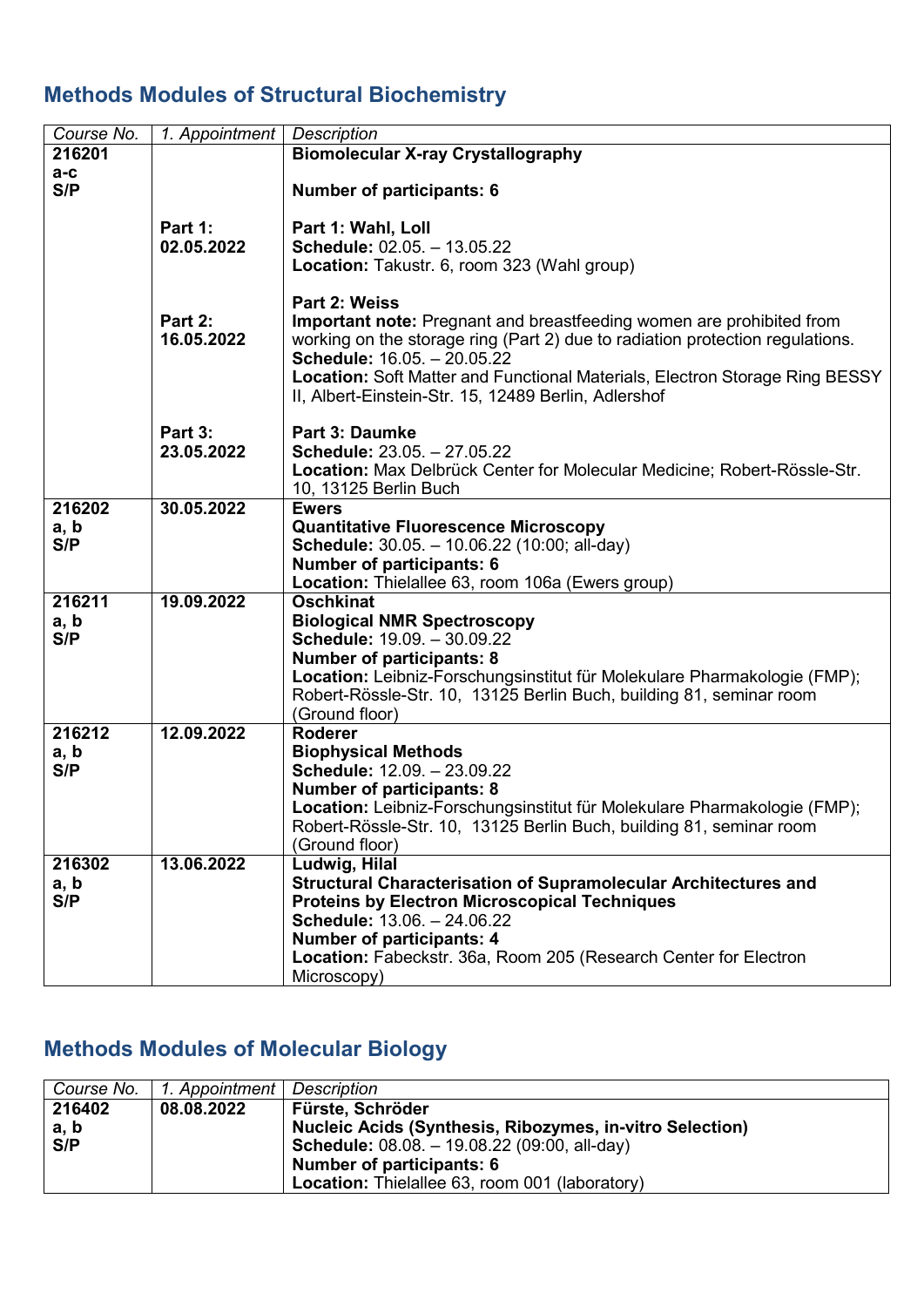| 216403<br>a, b<br>S/P | 02.05.2022 | Schröder, Fürste<br><b>Protein Analysis and Microsequencing</b><br><b>Schedule:</b> $02.05. - 13.05.22$ ( $09:30 - 17:00$ )<br><b>Number of participants: 6</b><br>Location: Thielallee 63, room 001 (laboratory)                                                                                                                                                                                                                                                                                                           |
|-----------------------|------------|-----------------------------------------------------------------------------------------------------------------------------------------------------------------------------------------------------------------------------------------------------------------------------------------------------------------------------------------------------------------------------------------------------------------------------------------------------------------------------------------------------------------------------|
| 216405<br>a,b<br>S/P  | 27.06.2022 | Heyd<br><b>Alternative Splicing and Protein-RNA Interaction</b><br>Schedule: 27.06. - 08.07.22 (09:00, all-day)<br><b>Number of participants: 6</b><br>Location: Takustr. 6, room 001-002                                                                                                                                                                                                                                                                                                                                   |
| 216406<br>a,b<br>S/P  | 13.06.2022 | <b>Bottanelli</b><br>Gene editing with CRISPR/Cas 9 for cell biology<br>Schedule: 13.06. - 24.06.22 (09:15, all-day)<br>Number of participants: 4<br>Location: Thielallee 63, Rooms will be announced on blackboard                                                                                                                                                                                                                                                                                                         |
| 216451<br>a, b<br>S/P | 05.09.2022 | <b>Kubick</b><br><b>Membrane Protein Expression in Cell-free Systems</b><br><b>Prerequisite:</b> Attendance of V/S 216501 a,b in a prior semester.<br>Schedule: 05.09. - 16.09.22 (all-day)<br><b>Number of participants: 6</b><br>Location: Fraunhofer Institute for Cell Therapy and Immunology (IZI),<br>Bioanalytics and Bioprocesses branch, Am Mühlenberg 13,<br>14476 Potsdam-Golm 2.WO24                                                                                                                            |
| 216461<br>a,b<br>S/P  | 12.09.2022 | <b>Schlesinger</b><br><b>Production and Biophysical Analysis of Selected Membrane Proteins</b><br>(Part 1)<br><b>Schedule:</b> $12.09. - 23.09.22 (9:00 - 18:00)$<br>Number of participants: 6<br>Location: Arnimallee 14 (Schlesinger Group), Genetic Biophysics,<br><b>Department of Physics</b>                                                                                                                                                                                                                          |
| 216462<br>S           | 26.09.2022 | Interested students, without an official place, can send an e-mail<br>(r.schlesinger@fu-berlin.de) to join a follow-up list.<br><b>Only together with:</b><br><b>Heberle and staff</b><br><b>Production and Biophysical Analysis of Selected Membrane Proteins</b><br>(Part 2)<br><b>Schedule:</b> 26.09. - 30.09.22 (all-day)<br><b>Number of participants: 6</b> (for both events the same 6 participants)<br>Location: Arnimallee 14 (Heberle group), Experimental Molecular<br><b>Biophysics; Department of Physics</b> |

# **Methods Modules of Molecular Biomedicine**

| LV-Nr.               | 1. Appointment | Description                                                                                                                                                                                                                                                      |
|----------------------|----------------|------------------------------------------------------------------------------------------------------------------------------------------------------------------------------------------------------------------------------------------------------------------|
| 216601<br>a,b<br>S/P | 23.05.2022     | <b>Knaus</b><br><b>Cell Biology (advanced course): Signal Transduction</b><br><b>Schedule:</b> 19.09. - 30.09.22 (all-day including seminar, start: 09:00)<br>Number of participants: 6<br><b>Location:</b> Thielallee 63, room 001 (laboratory); Seminar online |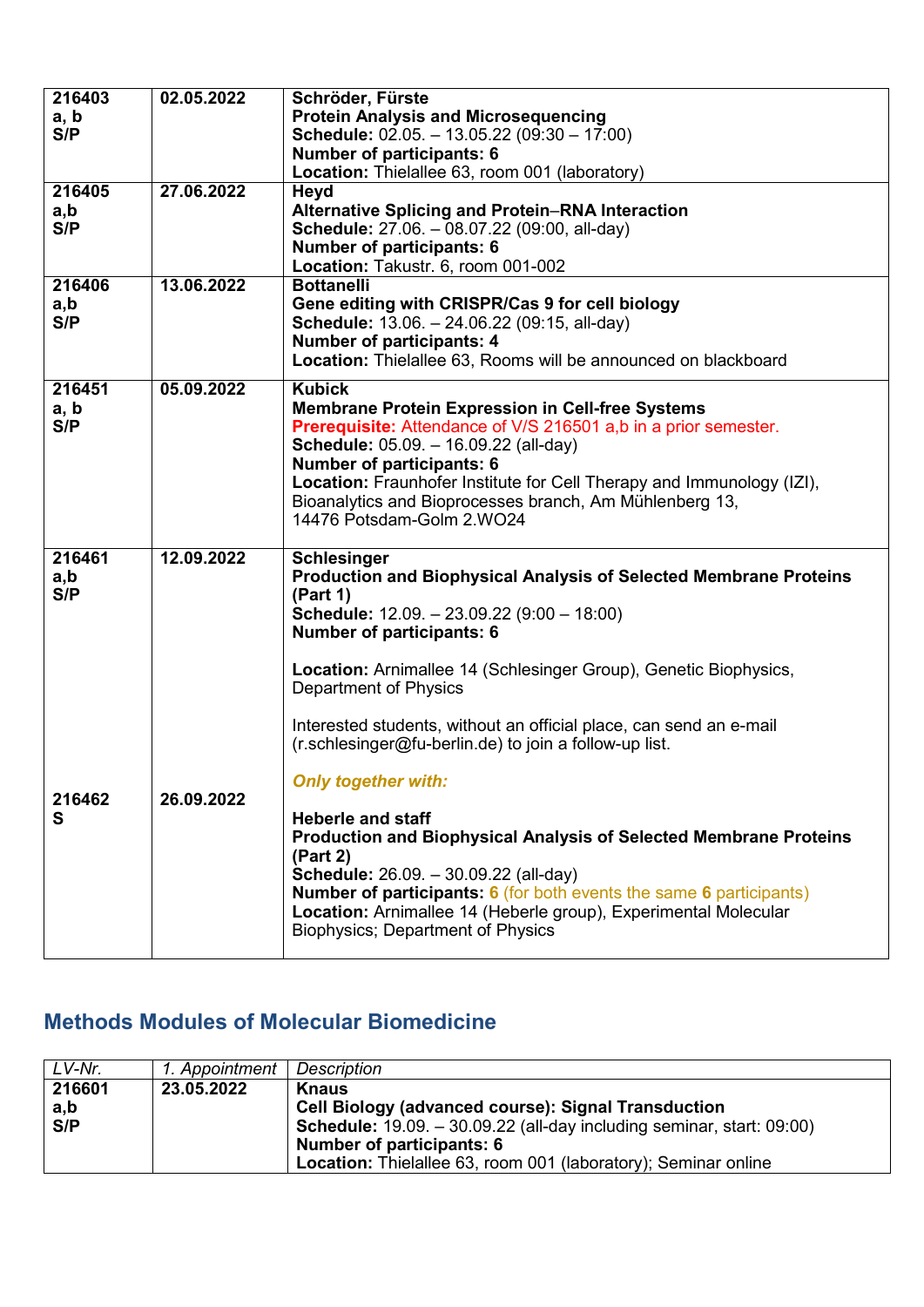| 216602 | 02.05.2022      | <b>Freund, Alvaro Benito</b>                                                                                                                                       |  |  |  |
|--------|-----------------|--------------------------------------------------------------------------------------------------------------------------------------------------------------------|--|--|--|
| a,b    |                 | <b>Molecular Immunology</b>                                                                                                                                        |  |  |  |
| S/P    |                 | Schedule: 02.05.-13.05.22 (all-day)                                                                                                                                |  |  |  |
|        |                 | <b>Number of participants: 6</b>                                                                                                                                   |  |  |  |
|        |                 | Location: Thielallee 63, room 021 (Freund group)                                                                                                                   |  |  |  |
| 216611 | <b>Briefing</b> | Krauss, Haucke, Posor                                                                                                                                              |  |  |  |
| a,b    | 13.5.2022       | Membrane Traffic and Signaling / Intracellular Membrane Transport in                                                                                               |  |  |  |
| S/P    |                 | <b>Signal Transduction</b>                                                                                                                                         |  |  |  |
|        |                 | Note: Seminar takes place before practical course: 30.05.-01.06. (15-18h)                                                                                          |  |  |  |
|        |                 | Schedule: Briefing 13.5.22 (17:00), Course 06.06.-17.06.22 (09:15 - 18:00)                                                                                         |  |  |  |
|        |                 | Number of participants: 6                                                                                                                                          |  |  |  |
|        |                 | Location: Leibniz-Forschungsinstitut für Molekulare Pharmakologie (FMP);                                                                                           |  |  |  |
|        |                 | Robert-Rössle-Str. 10, 13125 Berlin (Buch)                                                                                                                         |  |  |  |
| 216612 | 25.04.2022      | Hackenberger                                                                                                                                                       |  |  |  |
| a,b    |                 | <b>Chemical Biology: Protein Synthesis, Labeling and Function</b>                                                                                                  |  |  |  |
| S/P    |                 | <b>Schedule:</b> $25.04. -06.05.22$ (all-day including seminar, start: $09:00$ )                                                                                   |  |  |  |
|        |                 | Number of participants: 9                                                                                                                                          |  |  |  |
|        |                 | Location: Leibniz-Forschungsinstitut für Molekulare Pharmakologie (FMP);                                                                                           |  |  |  |
|        |                 | Robert-Rössle-Str. 10, 13125 Berlin Buch, Building C81, room A 3.16 and                                                                                            |  |  |  |
|        |                 | C <sub>3.04</sub> .                                                                                                                                                |  |  |  |
| 216621 | 13.06.2022      | <b>Stricker</b>                                                                                                                                                    |  |  |  |
| a, b   |                 | Analyzing Musculoskeletal Development in vivo                                                                                                                      |  |  |  |
| S/P    |                 | <b>Prerequisite:</b> Attendance of V/S 216701 a,b in a prior semester<br><b>Schedule:</b> $13.06. - 24.06.22$ , all-day $(9.00 -$ approx. $17.00$ ; exact schedule |  |  |  |
|        |                 | will be communicated on first day)                                                                                                                                 |  |  |  |
|        |                 | Number of participants: 4                                                                                                                                          |  |  |  |
|        |                 | Location: Thieallee 63, room 121 (Stricker group)                                                                                                                  |  |  |  |
|        |                 |                                                                                                                                                                    |  |  |  |

#### **Methods Modules from the Institute of Biology**

| LV-Nr.                     | Titel                                                       | Spots |
|----------------------------|-------------------------------------------------------------|-------|
| 23430 $a,b(S,P)$           | <b>MOD Verhaltensbiologie</b>                               |       |
| 23410 a,b,c (V,S,P)        | MOD Mechanismen der mikrobiellen Stressanpassung            |       |
| 23420 a,b,c (V,S,P)        | <b>MOD Molekulare Neurogenetik</b>                          |       |
| 23425 a, b, c, d (V, S, P) | <b>MOD Molecular Biology of Plants</b>                      |       |
| 23451 a,b,c (V,S,P)        | MOD Molekulare Physiologie der pflanzlichen Akklimatisation | 3     |
| 23305 a,b,c (V,S,P)        | MOD Ökologie der Pflanzen, Pilze und Mikroorganismen        |       |

**Please note: Method modules from the Institute of Biology are counted for the area of affine studies (electives) with a maximum of 10 LP (regardless of the module description)!**